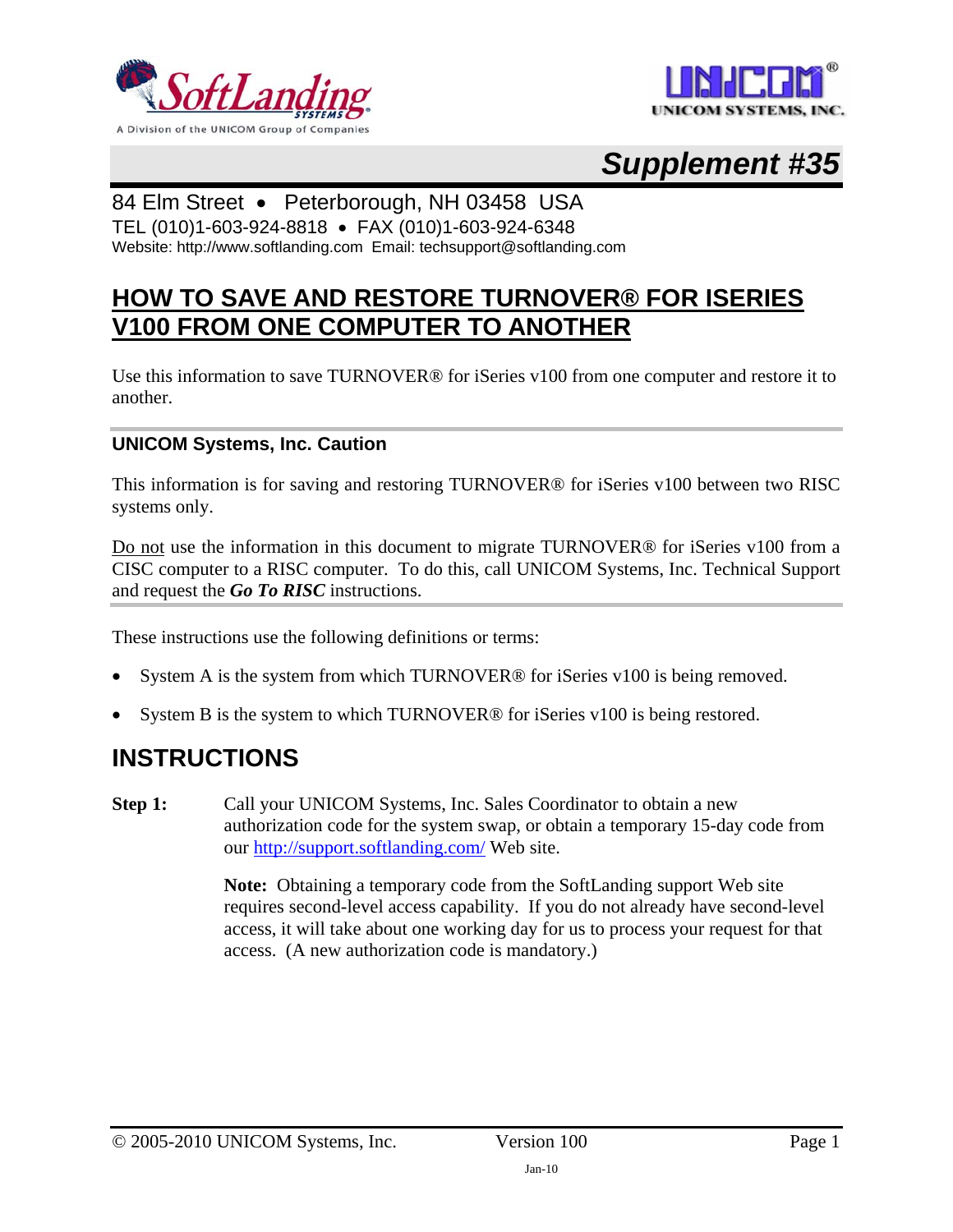#### **Saving and Restoring TURNOVER® for iSeries v100**

| Step 2: | On System B, create user profiles TURNOVER, TOMSGRCV, and TURNESCQ.                                                                                                                                                                                                            |
|---------|--------------------------------------------------------------------------------------------------------------------------------------------------------------------------------------------------------------------------------------------------------------------------------|
| Step 3: | On System A, save the TURNOVER® for iSeries v100 libraries. (Don't forget to<br>include your source archive libraries!)                                                                                                                                                        |
| Step 4: | On System B, sign on as QSECOFR and restore the TURNOVER® for iSeries<br>v100 libraries.                                                                                                                                                                                       |
| Step 5: | Nobody should use TURNOVER® for iSeries v100 on System B until this step<br>is completed! On System B, do the following:                                                                                                                                                       |
|         | Sign on as QSECOFR<br>a.                                                                                                                                                                                                                                                       |
|         | Add the main TURNOVER® for iSeries v100 libraries to your library list<br>$\mathbf{b}$ .                                                                                                                                                                                       |
|         | Run the <b>SETTOAUTH</b> command to restore authority for TURNOVER <sup>®</sup> for<br>c.<br>iSeries v100 objects.                                                                                                                                                             |
| Step 6: | After your TURNOVER <sup>®</sup> for iSeries v100 libraries have been restored to System<br>B, duplicate the TURNOVER and STRPWM commands from library<br>SOFTTURNE (substitute your language library name) into library QGPL;                                                 |
| Step 7: | IF YOU PLAN TO DISTRIBUTE FROM SYSTEM B: Check System B's<br>TURNOVER <sup>®</sup> for iSeries v100 system definition to ensure that the serial number<br>and model number information in the system definition apply to System B.                                             |
| Step 8: | Create the TSERVER subsystem and it's components on System B. Do the<br>following:                                                                                                                                                                                             |
|         | Type <b>GO TOSETUP</b> on an iSeries command line to start the TURNOVER <sup>®</sup><br>a.<br>for iSeries v100 Setup Menu.                                                                                                                                                     |
|         | To create the TSERVER user profile, subsystem, and autostart job, choose<br>$\mathbf b$ .<br>option 2. Read the information presented, then press F10 to proceed.                                                                                                              |
| Step 9: | Create and configure the TURNOVER® for iSeries v100 autostart jobs you'll<br>need. (These usually run within the TSERVER subsystem, unless you have other<br>requirements.) Using option 3 on the TURNOVER® for iSeries v100 Setup<br>Menu, do the following:                  |
|         | Determine which jobs to start:<br>a.                                                                                                                                                                                                                                           |
|         | i. IF YOU PLAN TO DISTRIBUTE FROM SYSTEM B, set up the Form<br>Message Receiver autostart job (TOMSGRCV).                                                                                                                                                                      |
|         | ii. For escalation processing, set up the Escalation Queue Monitor autostart<br>job (TURNESCQ).                                                                                                                                                                                |
|         | iii. For dynamic update of Wisedesk trees, set up the Wisedesk Dynamic<br>Update autostart job (WWDYNUPD).                                                                                                                                                                     |
|         | b. Fill in the <i>Add TURNOVER<sup>®</sup></i> for <i>iSeries</i> v100 <i>Autostart Jobs</i> panel based on<br>your decisions in the previous step, using * <b>YES</b> for the jobs you want. (You<br>only need the Form Auto Receiver job (TURCRARE) if you will be receiving |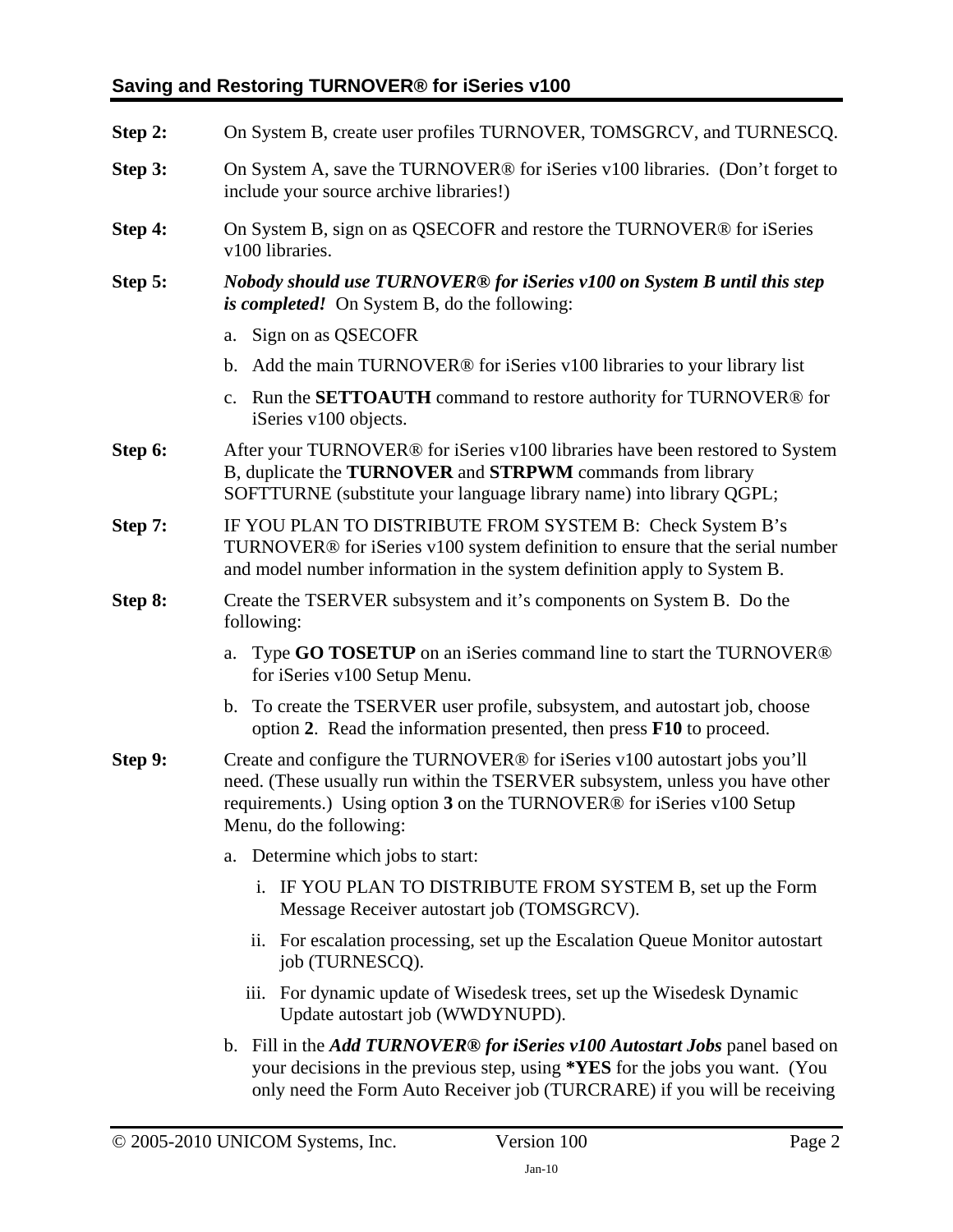forms on System B from other computers in your network.) Press **Enter** to proceed. When finished, use **F3** to exit the TURNOVER® for iSeries v100 Setup Menu.